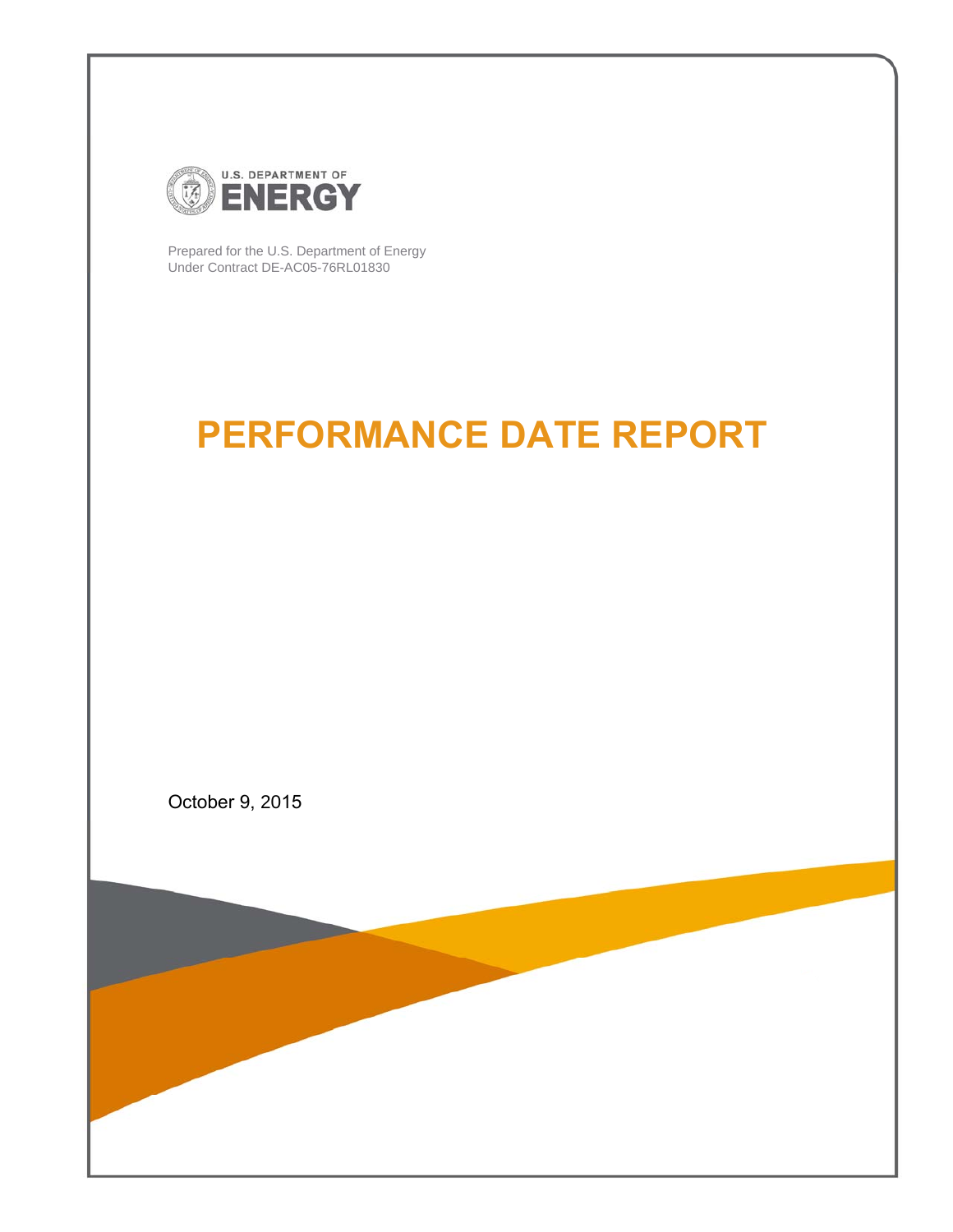## **PERFORMANCE DATA REPORT**

#### **FOR**

## **PERFORMANCE EVALUATION OF A FILTRATION SYSTEM**

## **OCTOBER 9, 2015**

Battelle does not engage in research for advertising, sales promotion, or endorsement of our clients' interests including raising investment capital or recommending investments decisions, or other publicity purposes, or for any use in litigation. Battelle endeavors at all times to produce work of the highest quality, consistent with our contract commitments. However, because of the research and/or experimental nature of this work the client undertakes the sole responsibility for the consequence of any use or misuse of, or inability to use, any information, apparatus, process or result obtained from Battelle, and Battelle, its employees, officers, or Trustees have no legal liability for the accuracy, adequacy, or efficacy thereof.

### **BATTELLE COLUMBUS OPERATIONS 505 King Avenue Columbus, Ohio 43201-2693**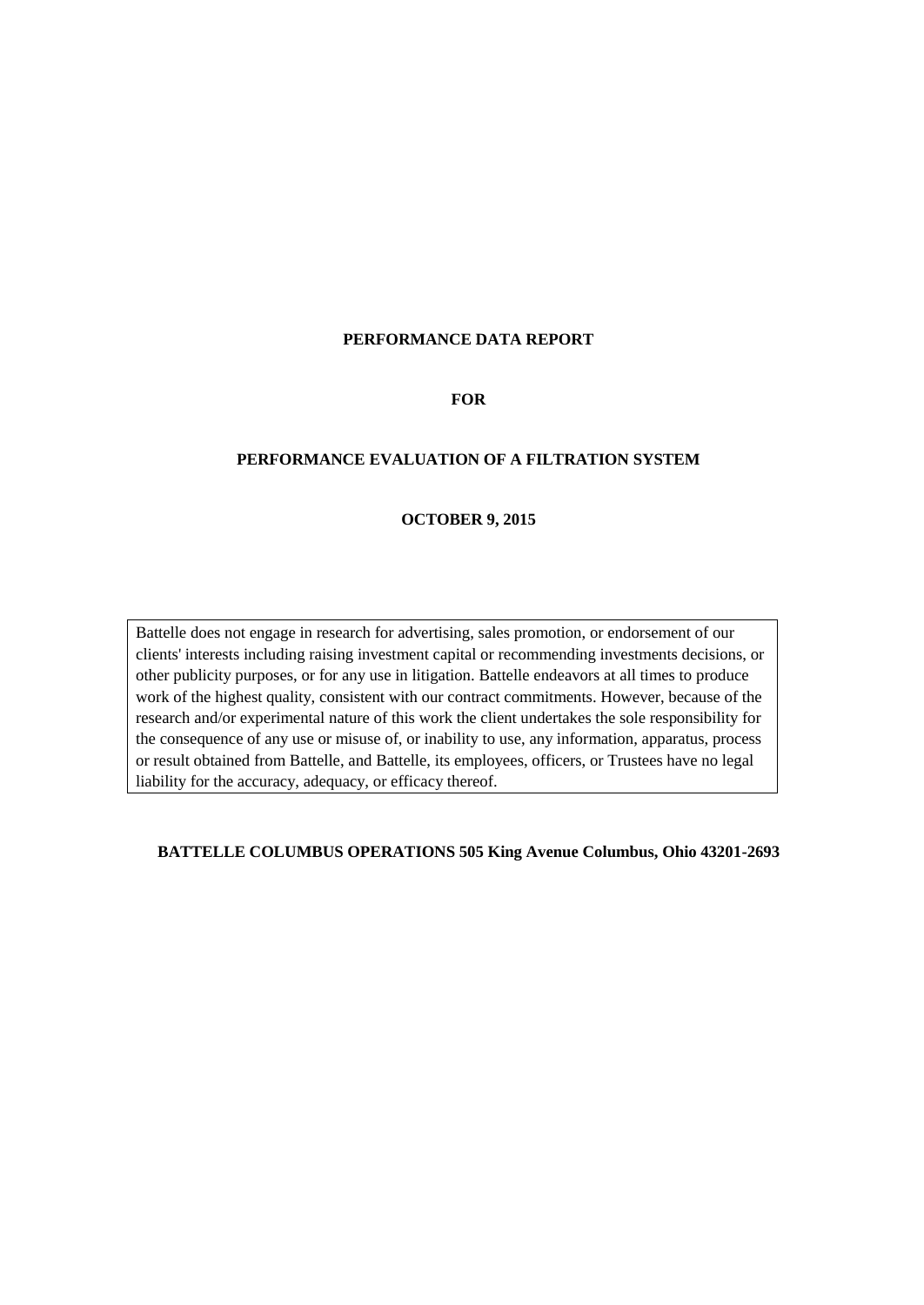## **TABLE OF CONTENTS**

| Page |
|------|
|      |
|      |
|      |
|      |
|      |
|      |
|      |
|      |
|      |

## **LIST OF TABLES**

| Table 2. Measured Individual and Average Gas Life and Average Test Conditions for the |  |
|---------------------------------------------------------------------------------------|--|
|                                                                                       |  |

# **LIST OF FIGURES**

| Figure One. Photograph of Vertically Oriented Filter as Received (with Blower Mounted atop) |  |
|---------------------------------------------------------------------------------------------|--|
|                                                                                             |  |
| Figure Two. Schematic of Whole-Filter System Aerosol Filtration and Airflow Resistance      |  |
|                                                                                             |  |
|                                                                                             |  |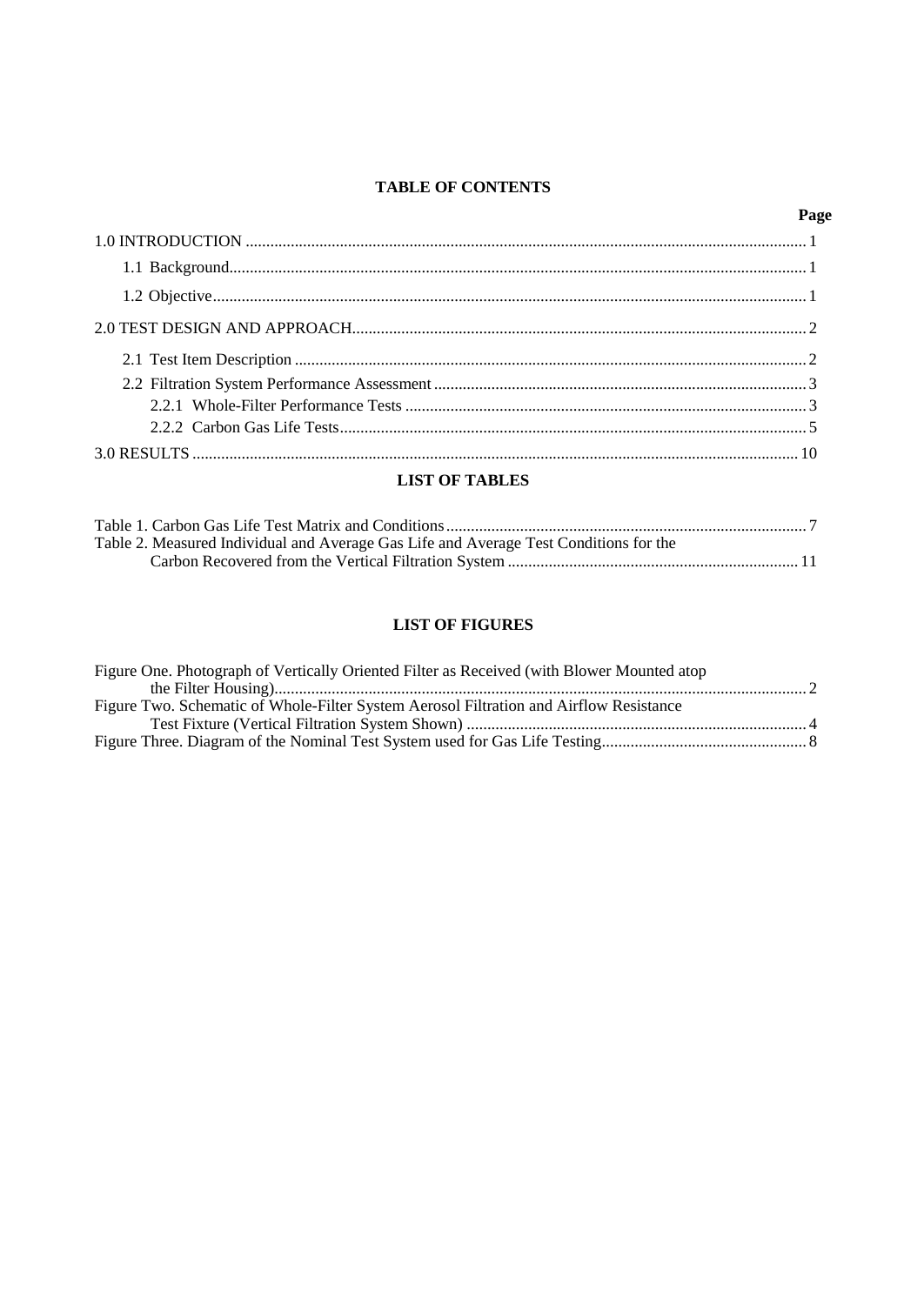# **Acronyms and Abbreviations**

| <b>Acronym or Abbreviation</b> | <b>Definition</b>                            |  |  |  |
|--------------------------------|----------------------------------------------|--|--|--|
| $\mathbf C$                    | Aerosol mass concentration                   |  |  |  |
| <b>CFM</b>                     | Cubic feet per minute                        |  |  |  |
| cm                             | Centimetre                                   |  |  |  |
| $\text{cm}^2$                  | Square centimetre                            |  |  |  |
| <b>CMD</b>                     | Count median diameter                        |  |  |  |
| <b>DOP</b>                     | Dioctyl phthalate                            |  |  |  |
| <b>FTIR</b>                    | Fourier Transform Infrared                   |  |  |  |
| g                              | Grams                                        |  |  |  |
| gsd                            | Geometric standard deviation                 |  |  |  |
| <b>HEPA</b>                    | High efficiency particulate air              |  |  |  |
| hr                             | Hour                                         |  |  |  |
| iwg                            | Inches water gauge (airflow resistance)      |  |  |  |
| IR                             | Infrared                                     |  |  |  |
| L                              | Liter                                        |  |  |  |
| L/min                          | liters per minute                            |  |  |  |
| m <sup>2</sup>                 | square meter                                 |  |  |  |
| m <sup>3</sup>                 | cubic meter                                  |  |  |  |
| mg                             | Milligram                                    |  |  |  |
| $mg/m^3$                       | milligram per meter cubed                    |  |  |  |
| min                            | Minute                                       |  |  |  |
| mL                             | Milliliter                                   |  |  |  |
| mm                             | Millimeter                                   |  |  |  |
| <b>MPPS</b>                    | Most penetration particle size               |  |  |  |
| 11                             | Aerosol filtration efficiency                |  |  |  |
| $\mathbf P$                    | Fractional aerosol penetration               |  |  |  |
| PAO                            | polyalphaolefin                              |  |  |  |
| RH                             | Relative humidity                            |  |  |  |
| <b>SMPS</b>                    | Scanning mobility particle sizer             |  |  |  |
| t                              | Time                                         |  |  |  |
| Tb                             | Breakthrough time (gas life or service life) |  |  |  |
| $\mathbf T$                    | temperature                                  |  |  |  |
| <b>UV</b>                      | Ultraviolet                                  |  |  |  |
| pm                             | micrometer                                   |  |  |  |
| <b>VAC</b>                     | Volts, alternating current                   |  |  |  |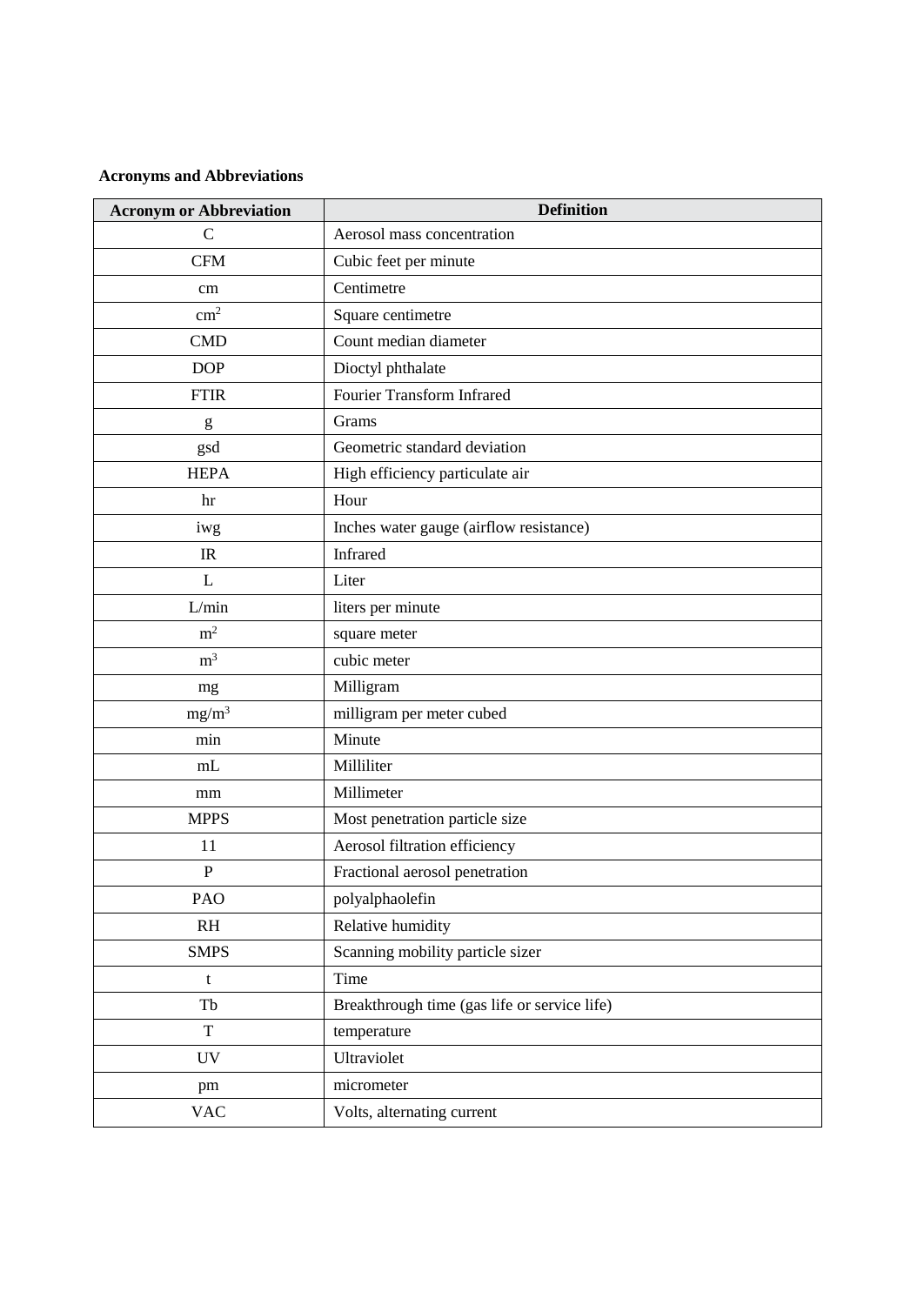## **1.0 INTRODUCTION**

#### **1.1 Background**

<span id="page-4-1"></span><span id="page-4-0"></span>Large-scale (750 to 3,000 m'/hr; [450 to 1,800 CFMJ) filtration systems used in scrubbing and air purification applications typically, at a minimum, contain fibrous media for collection and retention of aerosols and contain a sorbent bed, commonly activated carbon granules, to remove nuisance or hazardous gases and vapors. The performance of the filtration system - the efficiency of the filters to remove aerosols and their capacity to adsorb vapors and gases can range greatly depending on the application, operating conditions, and filter design. Battelle was contracted to assess the performance of contract-provided filtration system designs operated at conditions relevant to their intended application.

#### **1.2 Objective**

<span id="page-4-2"></span>The objective of this effort was to characterize the air purification performance capability of filtration system designs provided by the contract. Three primary types of performance tests were performed, either on the entire filter or a sample of the filter's air purification media:

- Airflow resistance (whole-filter)
- Aerosol filtration (collection) efficiency (whole-filter)
- Gas life (i.e., service life or adsorption capacity) of the adsorbent (carbon only)

Details of the test approach used to generate the data reported here is described in the draft Test Plan delivered on 7 August 2015. A summary of the approach is provided in Section 2.0. Results performance data - of the unit is provided in Sections 3.0.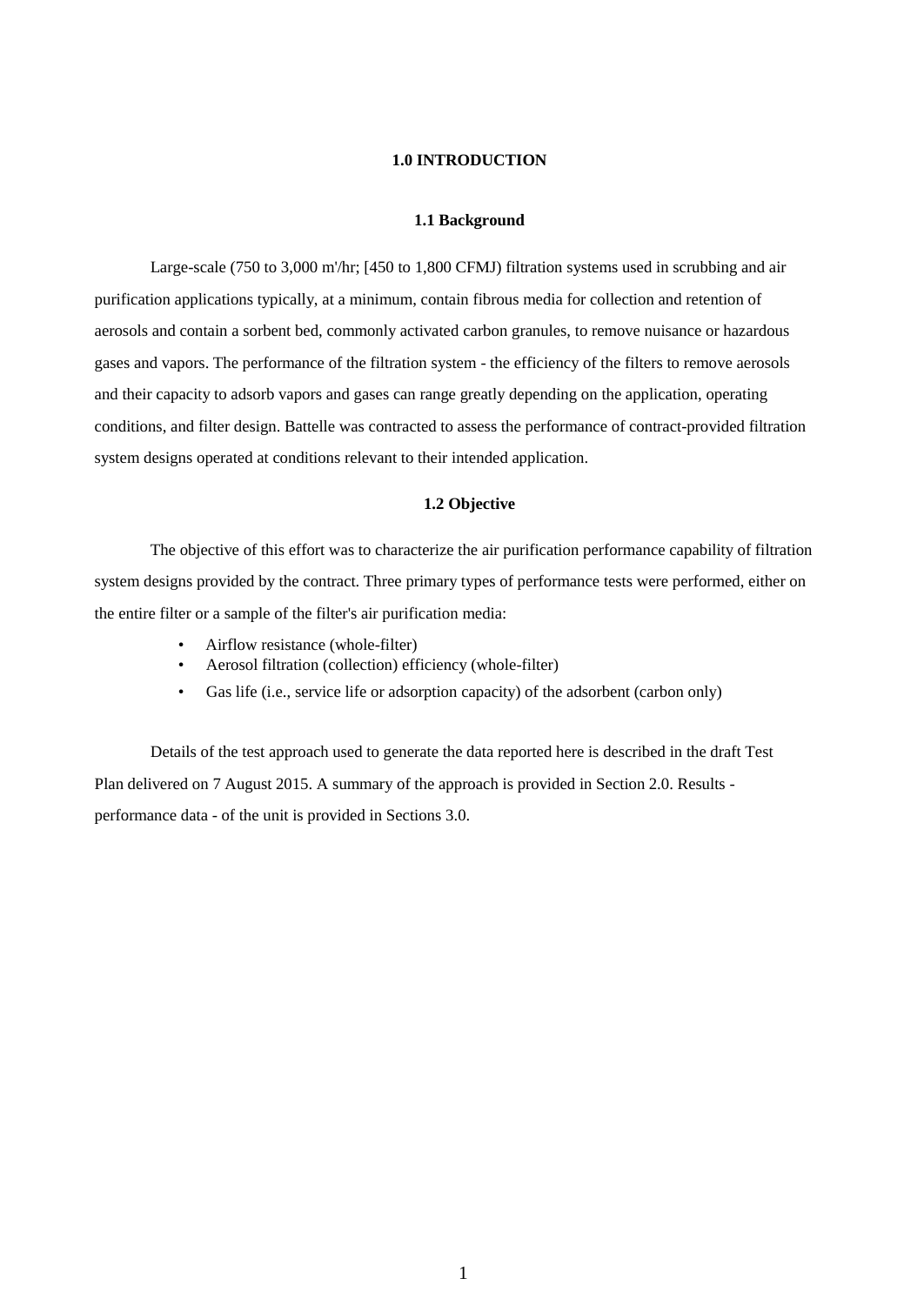#### **2.0 TEST DESIGN AND APPROACH**

### **2.1 Test Item Description**

<span id="page-5-1"></span><span id="page-5-0"></span> Filtration system has a designated high efficiency particulate air (HEPA) filter that is followed by dual, cylindrical packed carbon beds whereby the inlet airflow splits and effectively flows through the two beds in parallel, then combine within the filter housing to form a single outlet flow of clean air. This filter design is configured such that the unit is oriented in a vertical manner. An annotated photograph depicting the main components of the filter and general flow path is shown in Figure One. (The internal split of the airflow through the two beds is not depicted.)



**Figure One. Photograph of Vertically Oriented Filter as Received (with Blower Mounted atop the Filter Housing)**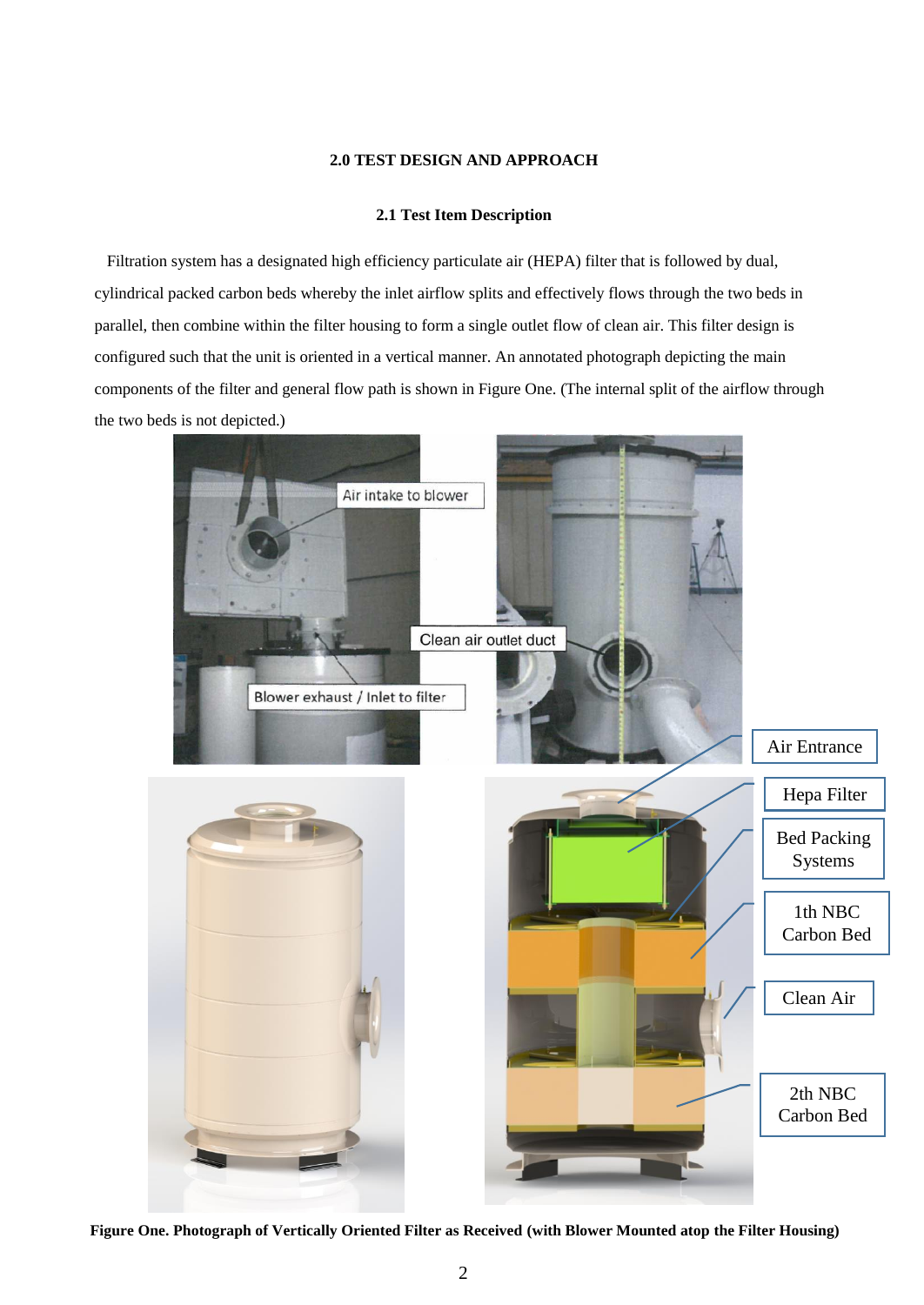Note, the filter was accompanied with a blower, but it was not affixed to the filter housing when received. By inspection of the flow path, the blower was mounted upstream of the filter (as shown in Figure 1) to push contaminated air through the filter and deliver clean air out the side discharge port, which is consistent with its understood use. Also, the blower motor can be operated with either 50 or 60 FIz alternating current. The input voltage range to the blower is 440 to 500 VAC when wired for the Y-configuration, which is the configuration in which it was received. The motor was operated with 50 Hz because that is the expected input it will receive in its installed operation.

#### <span id="page-6-0"></span>**2.2 Filtration System Performance Assessment**

System performance characterization comprised assessment of the intact, whole-filter while contained within the filtration system and carbon gas life adsorbent recovered from each filtration unit. The airflow rate (Q), airflow resistance (AP), and aerosol filtration efficiency (q) of the whole filter were measured while operating within the complete filtration system. After which, the filtration systems were disassembled to recover granular carbon adsorbent for gas life measurements. (Assessment of the carbon with respect to gas life is a destructive test and therefore requires the carbon to be recovered and tested in small diameter (4.0 cm diameter) carbon test beds with a carbon depth equal to that in the filter.) Samples of the loose carbon were tested for gas life (i|,) using airflow conditions equivalent to that which would be experienced in the filter.

Details of the test procedures to measure airflow rate, airflow resistance, aerosol filtration efficiency, and carbon gas life are summarized below.

#### <span id="page-6-1"></span>**2.2.1 Whole-Filter Performance Tests**

Filtration systems were operated at their rated voltage input and 50 Hz electrical service. Ambient indoor air comprised the make-up to flow through the filter, and as such, the temperature (T) was  $23 \pm 3^{\circ}$ C and relative humidity (RH) was  $40 \pm 10\%$ . Ambient air temperature and relative humidity was measured, but not controlled, during the whole-filter test.

A schematic of the test system for whole-filter performance tests is shown in Figure two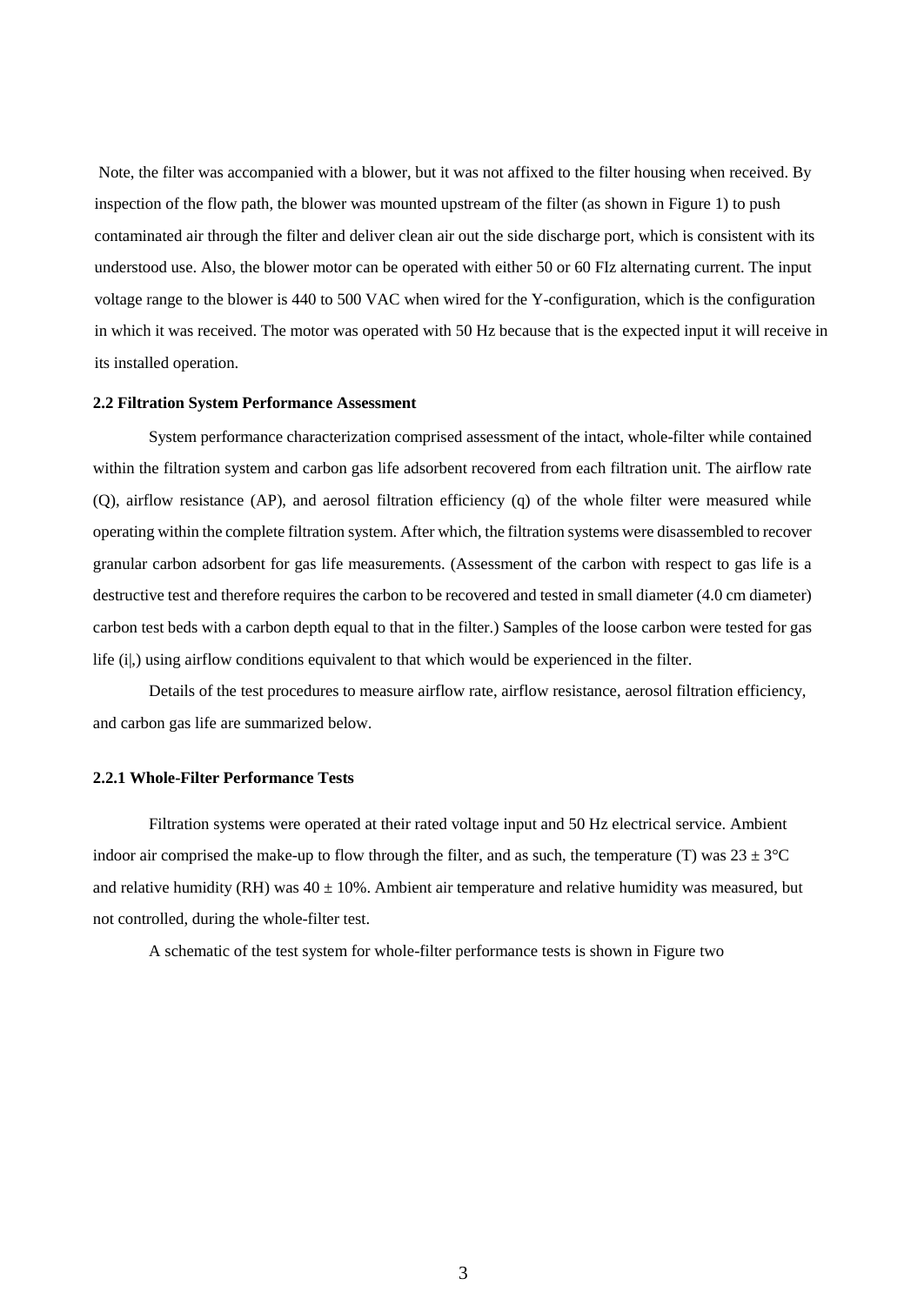

Figure Two . Schematic of Whole-Filter System Aerosol Filtration and Airflow Resistance Test Fixture (Vertical Filtration System Shown)

Pressure taps located at the blower exhaust and outlet airflow duct were connected to a Series 477 Digital Manometer (Dwyer Instruments, Inc.. Michigan City, IN) to measure the pressure drop (airflow Resistance) across the filter. The pressure differential across the filter was measured independently three times. For each measurement, the blower was initially off, turned on and allowed to reach steady floe (stable blower Speed.)

A traverse pitot tube array (Series DS-400 Flow Sensor, Dwyer Instruments, Inc., Michigan City, IN) was located 0.5 m upstream from the distal end of the downstream duct to measure the volumetric airflow rate. The traverse pitot tube array is factory calibrated to convert the velocity pressure created by the airflow in the duct to a volumetric airflow rate. This measurement method is a common approach and practice used in the HVAC and chemical processing industry.

The aerosol collection efficiency was measured using a test method based on established filter test methods used in industry for HEPA filter testing for air purification in applications such as respiratory protection, emissions control and/or indoor air quality. The test aerosol for filtration efficiency testing was polyalpha olefin(PAO) oil, an inert test aerosol that is commonly used in place of dioctyl phthalate (DOP) in filtration test methods. The challenge aerosol size was predominantly between 0.1 and 0.3μm on a count basis with a count median diameter within that range, also. The target challenge aerosol median size of 0.1 to 0.3 μm is within the range of the generally accepted most penetrating particle size (MPPS) for HEPA filters and consistent with common industry standards for testing filter efficiency.

The aerosol generator was an oil aerosol generator (Part No. 1080604, TSI, Inc., Shoreview, MN) that is designed to produce a~0.2 μm CMD aerosol of PAO for filter testing applications. The measured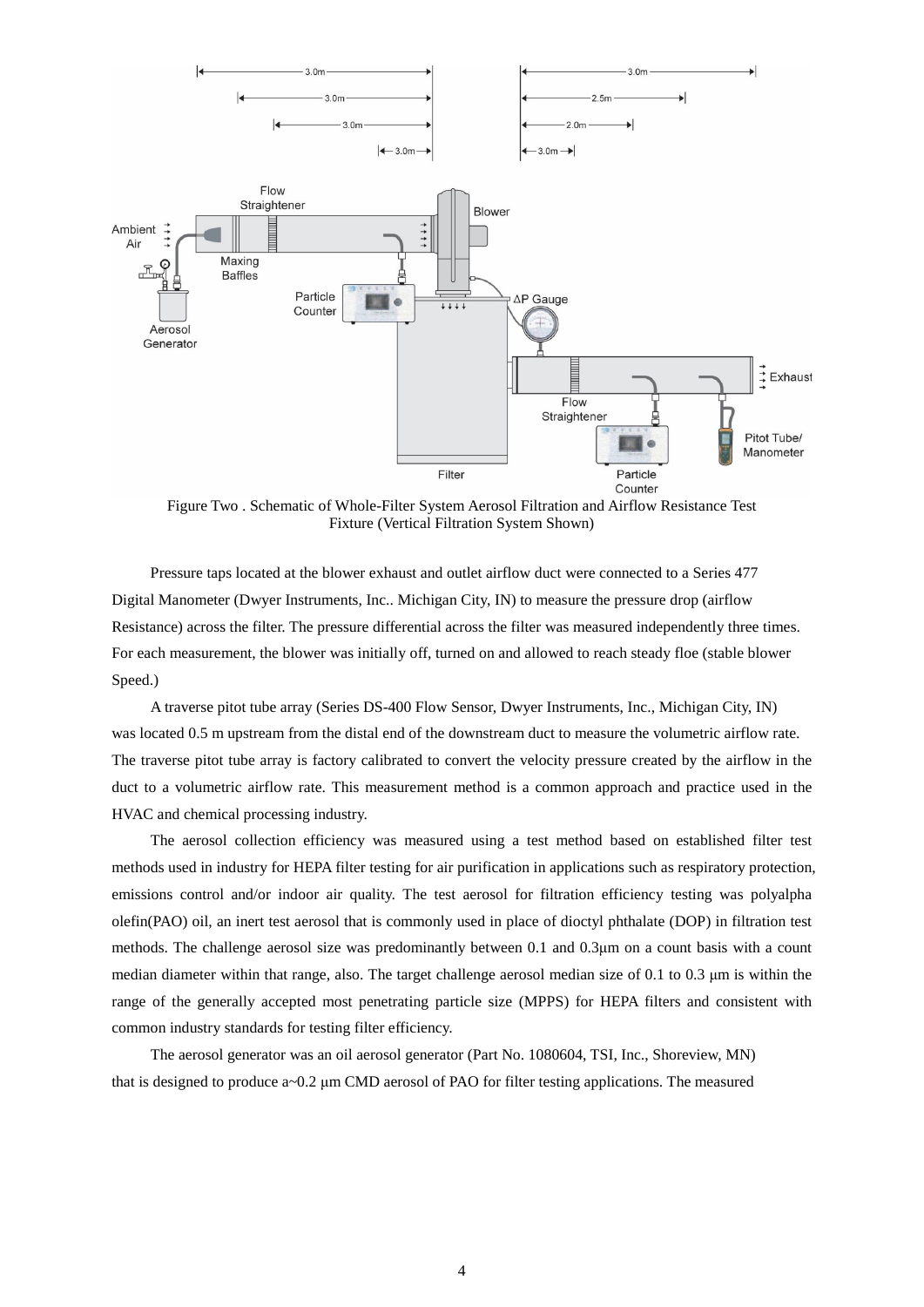number size distribution was measured using a Scanning Mobility Particle Sizer (SMPS, TSI, Inc., Shoreview, MN).

The primary instrument to quantify aerosol concentration for filtration efficiency measurements was the DustTrak™ II (Model 8530, TSI, Inc., Shoreview, MN). The DustTrak™ II is a light scattering laser photometer that measures the total aerosol mass concentration of particles ranging from 0.1 to 10 µm and such instruments are commonly used for filtration efficiency measurements of this type. It can measure aerosol mass concentrations ranging from >100 mg/m<sup>3</sup> to 0.001 mg/m<sup>3</sup>, giving it the dynamic range needed to measure HEPA filtration efficiency. Samples collected upstream and downstream of the filter were used to quantify fractional penetration (*P*), calculated as the ratio of challenge aerosol concentration measured downstream of the filter  $(C_D)$  to the particle number concentration measured upstream of the filter  $(C_u)$ , as shown in Equation 1. Similarly, fractional collection efficiency, 1 - P, will be calculated.

Equation 1. 
$$
P = \frac{C_D}{C_U}
$$

The percent penetration is obtained by multiplying the fractional

penetration by 100%. The aerosol filtration efficiency (η) is given by:

Equation 2.  $n = (1 - P) \times 100\%$ 

#### **2.2.2 Carbon Gas Life Tests**

Carbon was recovered from throughout the bed depth and various points along the circumference of the vertical filtration system. (It was assumed that the carbon in the two beds of the vertically-oriented system are the same, and because of ease of access (without physically destroying the filter) carbon was recovered from the top bed only.) All carbon recovered from the filter was stored in a sealed container to minimize uptake of moisture or other trace organics present in the ambient air. The carbon container was retained in a laboratory or storage room maintained at room temperature.

The measured bed depth of the vertical filter was 20.3 cm (depth of a single bed since the two beds function in parallel). The available cross-sectional surface area available for the airflow to pass was 8,800 cm<sup>2</sup> for the vertical filter systems. The measured volumetric airflow rate was 980 m<sup>3</sup>/hr (580 CFM) through the vertical filter. Based on those measured airflow rates and cross-sectional areas, the equivalent airflow velocity to match in the loose carbon tube tests was 31 and 36 cm/s, which corresponds to a target volumetric airflow rate through the loose carbon bed tubes of 23 and 27 L/min.

The carbon gas life was measured for nine test vapors/gases at the target test conditions summarized in Table 1. The test chemicals represent a range of chemical classes such as organic vapors, acid gases, halogens, basic gases, and hydrides so that the performance can be assessed over a broad range of potential chemicals of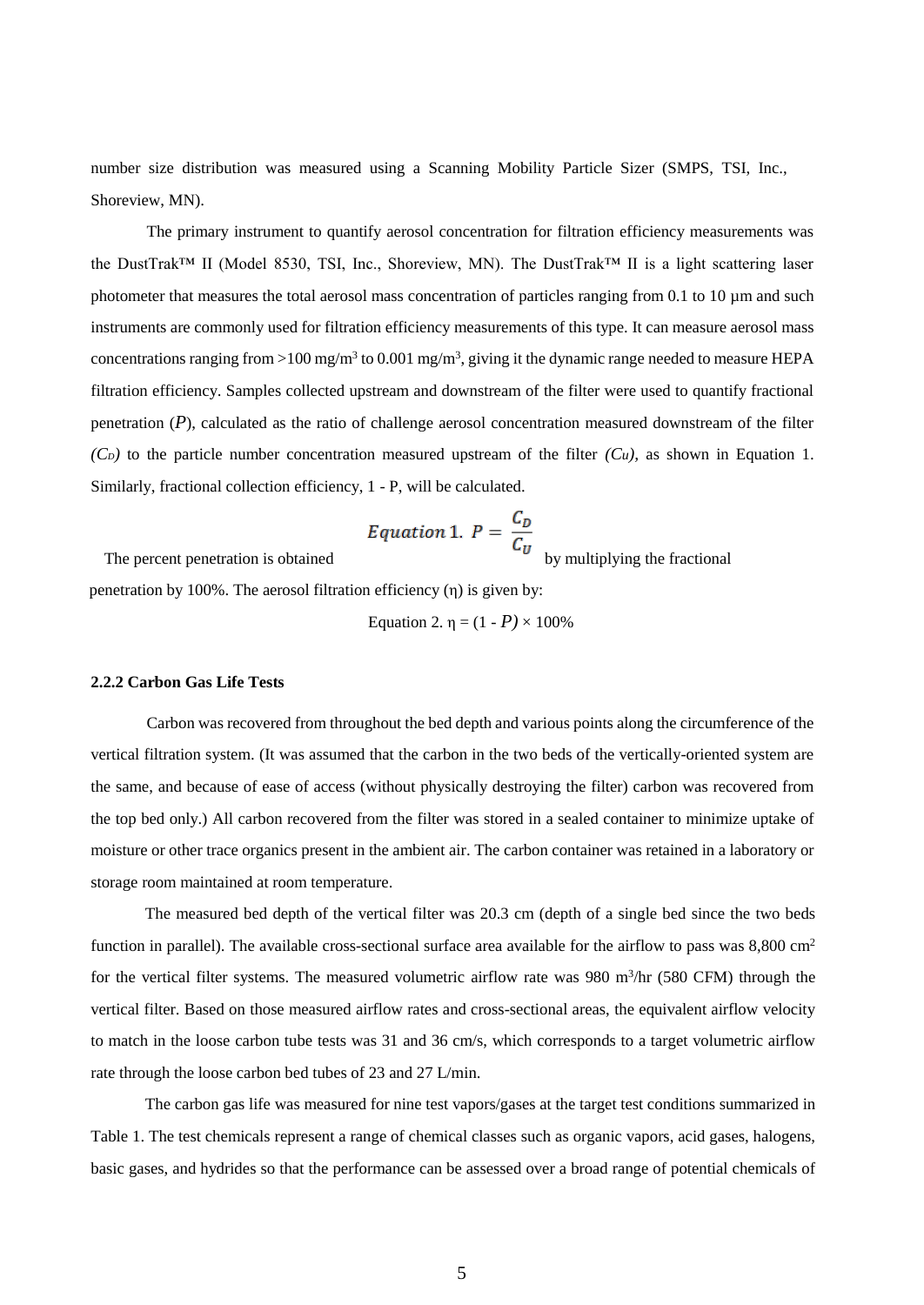interest. Humidity is known to often affect, beneficially and adversely, depending on the adsorbent/adsorbate interaction, performance and thus dry and humid conditions are included in the matrix. (Humid conditions are not included for hydrochloric acid and chlorine gases because of the gas phase interactions at humid conditions.) The challenge concentrations in Table 1 are within the range of concentrations used within industry for various air purification applications, which vary across countries and intended applications. The general concept was to test using concentrations that yielded a test that concluded within a reasonable test duration (< 6 hrs). Likewise, the breakthrough concentration for each test gas can be different for different standards and applications, but those used here are within a range found within the air purification industry for various applications. They often are concentrations in the range associated with little or no adverse health effect.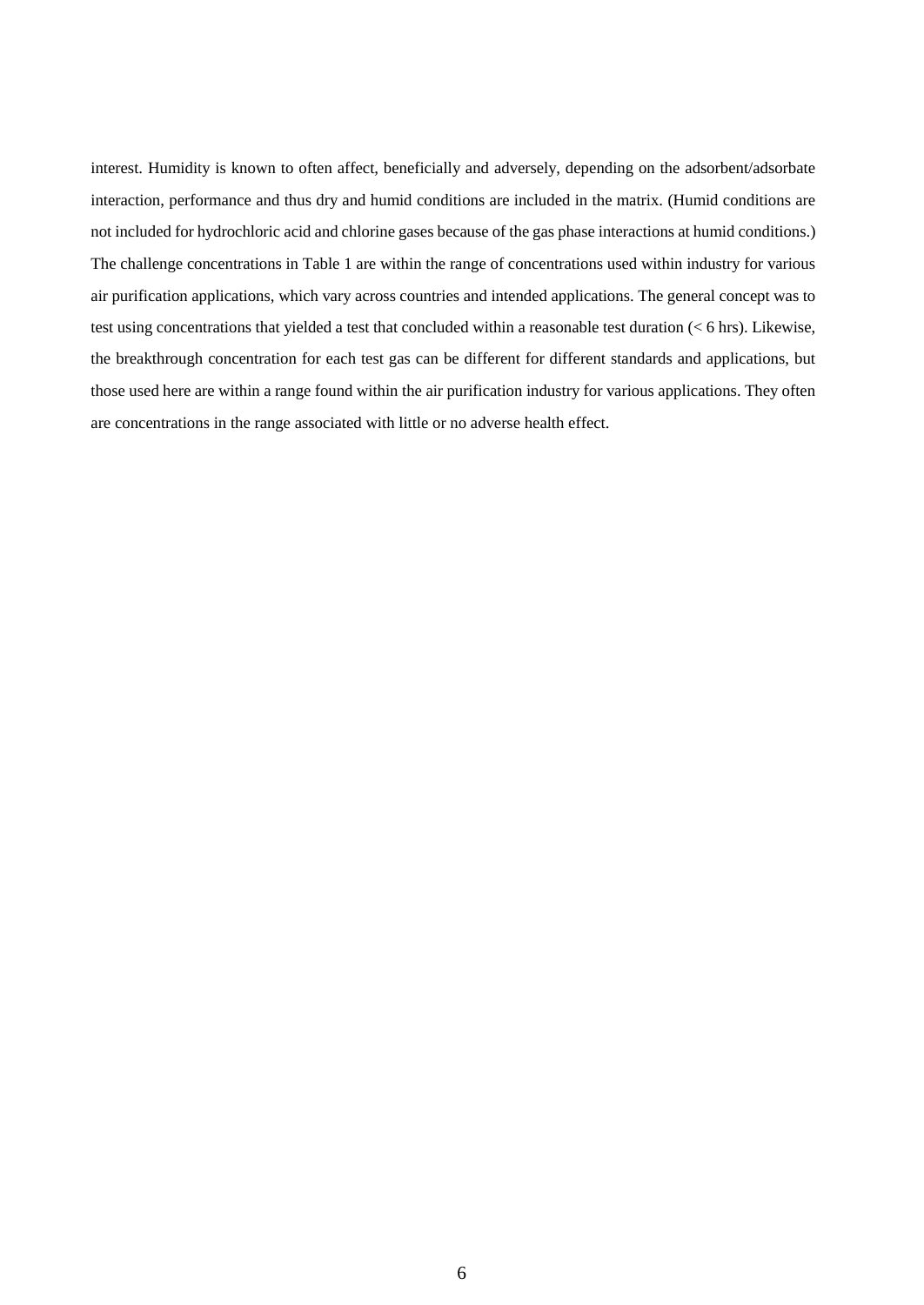| <b>Test Gas</b>            | <b>Target</b><br>[Challenge]<br>$(mg/m^3)$ | [Breakthrough]<br>$(mg/m^3)$ | <b>Relative Humidity</b><br>$(\%)$ Precond <sup>(a)</sup> /Test | <b>Replicates</b> |
|----------------------------|--------------------------------------------|------------------------------|-----------------------------------------------------------------|-------------------|
| Ammonia (NH <sub>3</sub> ) | $1,750 \pm 175$                            | 9                            | AR/15                                                           | $\overline{3}$    |
| Chlorine $(Cl2)$           | $2,000 \pm 200$                            | $\overline{1.5}$             | 80/80<br>AR/15                                                  | $rac{3}{3}$       |
| Cyanogen Chloride (CK)     | $750 \pm 75$                               | 5                            | AR/15                                                           | $\overline{3}$    |
|                            |                                            |                              | 80/80                                                           | 3                 |
| Cyclohexane                | $8,930 \pm 900$                            | 34                           | AR/15                                                           | 3                 |
|                            |                                            |                              | 80/80                                                           | 3                 |
| Hydrogen Chloride (HC1)    | $2,000 \pm 200$                            | 7                            | AR/15                                                           | 3                 |
|                            | $1,040 \pm 100$                            | $5.2 (AC + NCCN)$            | AR/15                                                           | $\overline{3}$    |
| Hydrogen Cyanide (AC)      |                                            |                              | 80/80                                                           | 3                 |
| Hydrogen Sulfide $(H_2S)$  | $1,390 \pm 140$                            | 7                            | AR/15                                                           | 3                 |
|                            |                                            |                              | 80/80                                                           | 3                 |
| Phosphine $(PH_3)$         | $420 + 42$                                 | 0.4                          | AR/15                                                           | $rac{3}{3}$       |
|                            |                                            |                              | 80/80                                                           |                   |
|                            |                                            |                              | AR/15                                                           | 3                 |
| Sulfur Dioxide $(SO2)$     | $3,930 \pm 390$                            | 13                           | 80/80                                                           | 3                 |

**Table 1. Carbon Gas Life Test Matrix and Conditions**

(a) Preconditioned for at least 6 his at specified humidity and  $T = 23 \pm 3$ °C; AR = as-received and requires no preconditioning; T = 23  $\pm$ 3°C for all tests and preconditioning.

 $Q = 23$  L/min, equivalent superficial velocity of 31 cm/s experienced at rated flow and carbon volume in vertical filter.

Tests were performed in triplicate for each of the unique test conditions (sixteen unique test conditions exist) specified in Table 1. The carbon gas life was measured by filling cylindrical tubes with a 4.0 cm inner diameter with carbon recovered from the whole filter to a bed depth equivalent to that in the whole filter. Consequently, the test matrix in Table 1 was repeated for carbon recovered from filter with the bed depth and airflow velocities unique to their respective filter. A representative schematic of the basic carbon gas life test system is shown in Figure Three.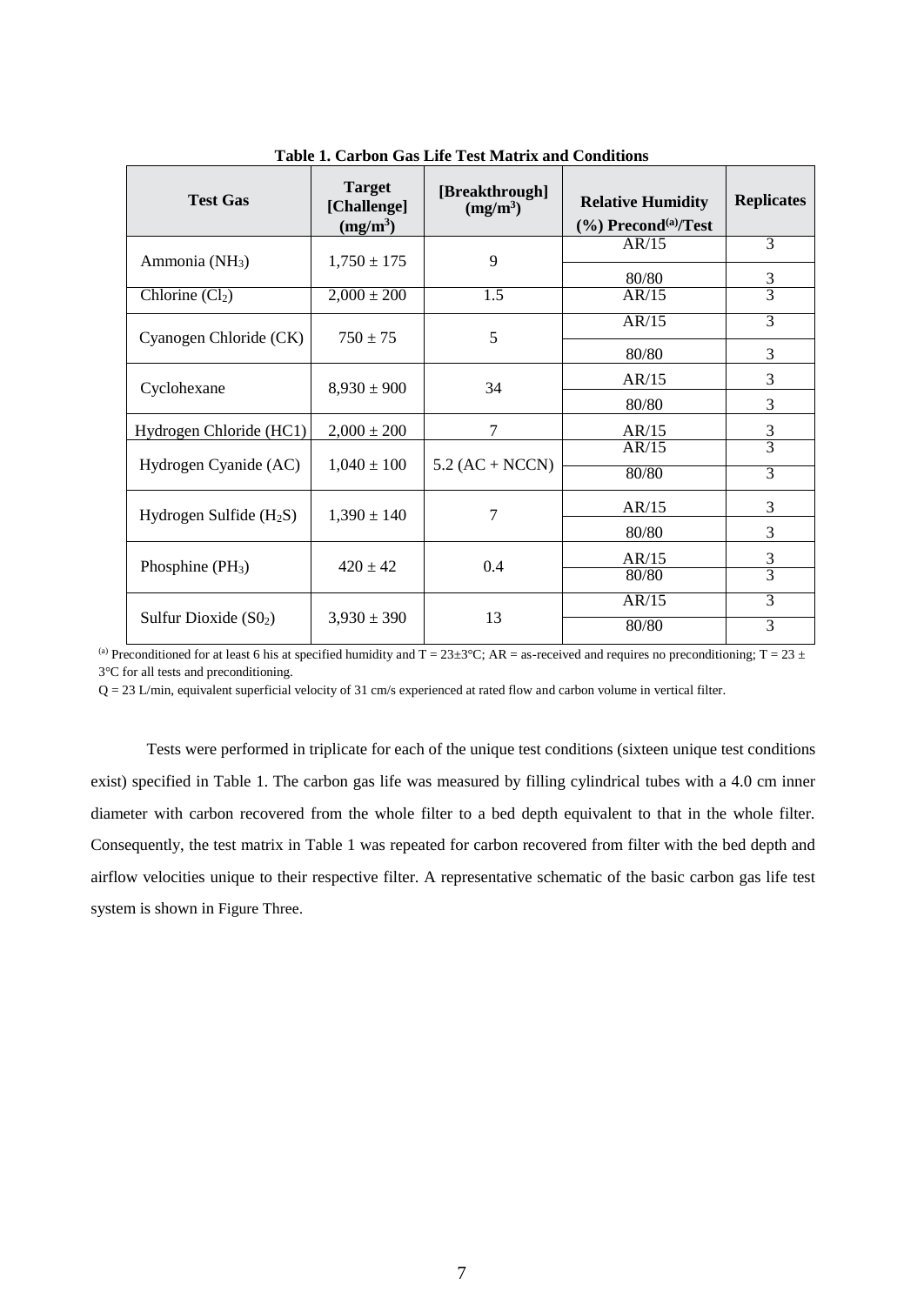

Figure Three. Diagram of the Nominal Test System used for Gas Life Testing

Nominally, the maximum planned test duration was 360 min. If breakthrough was not detected within 360 min, the test was halted and the gas life reported as >360 min. The reason the tests were stopped before Breakthrough was measured in these instances was that testing cannot operate unattended, and in some cases, cannot be conducted outside of normal business hours for safety considerations.

Each sample was weighted to the nearest 1 g. Since the packing density was not known, the carbon Mass required to fill a carbon bed with 20.3 or 8.8 cm bed depth was determined prior to breakthrough testing. The carbon was loaded into the filter holder using a "snow storm" method to uniformly distribute the carbon in He holder.(The carbon is gravity fed through a series of wire meshes to randomize the filling of the bed resulting In a uniform distribution throughout the bed.)

All test gases, except cyclohexane and hydrogen cyanide, were generated by bleeding a controlled flow From a compressed gas cylinder that then was diluted with environmentally conditioned air. Liquid cyclohexane And hydrogen cyanide were evaporated at a constant rate and mixed with environmentally controlled dilution air To generate the challenge concentration. Control of generation and dilution flow rates were used to achieve the Target concentration.

The analytical methods for the challenge and effluent depended on the challenge gas, challenge Concentration, and breakthrough (carbon bed effluent) concentration. Analysis by direct gas sensing, near realtime was completed for all the chemicals. A gas chromatograph (GC) equipped with a flame ionization detector (FID), electron capture detector (ECD), or flame photometric detector (FPD) was used for cyanogen chloride, Cyclohexane, hydrogen cyanide, hydrogen sulfide, and phosphine. Method runtime for GC analysis chemical Dependent, but a concentration measured was made typically every 3 to 5 min. The challenge and effluent Ammonia concentrations were measured continuously in real-time using MIRAN® SapphIRe infrared analyzer (Thermo Scientific, Waltham, MA), one instrument dedicated to the challenge and one for the effluent. Electorchemical cells (Draeger MiniWarn<sup>®</sup> and Honeywell EC-P2) were used for chlorine and hydrogen Chloride. A real-time ultraviolet(UV)analyzer (Model921, Ametek Process Instruments, Calgary, Alberta) was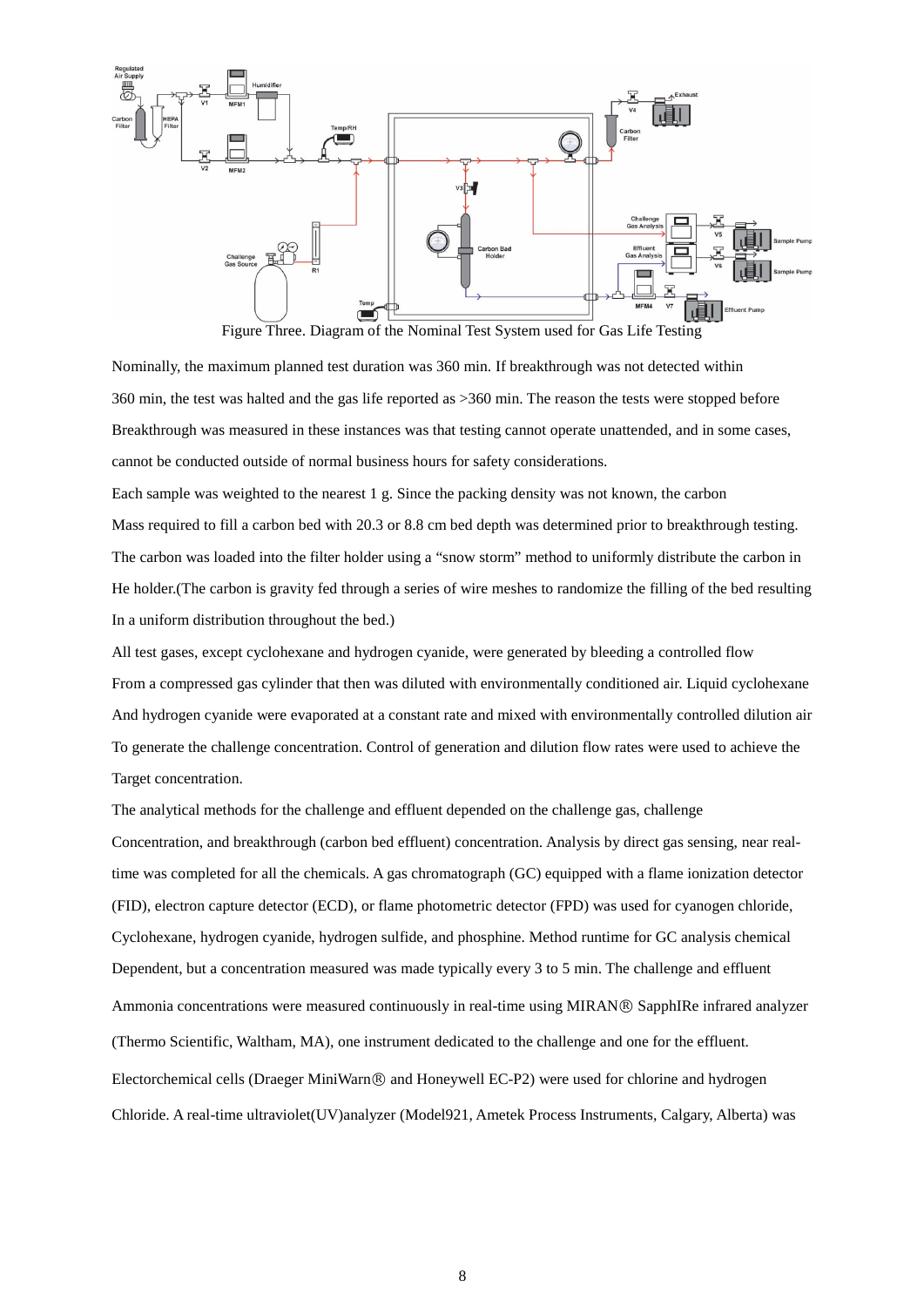used for SO2.

 Per the test matrix, preconditioning of the carbon at the environmental conditions of the gas life test was required for some samples (i.e., those tested at 80/80). Carbon samples were preconditioned with humidified air (T = 23  $\pm$ 3° C, flow rate of 23 L/min for the carbon from the vertical filter and conditioning duration was at least 6 hr.

The measured gas life analysis calculated arithmetic averages and standard deviations of the three replicates for the breakthrough times to give an indication of the reproducibility. Arithmetic average of the equally-spaced challenge concentration measurements was calculated to obtain the average challenge concentration. Similarly, the average temperature and relative humidity were calculated and reported.

The breakthrough time was obtained directly from the effluent concentration time plot. When a GC was used to quantify the effluent gas concentration, the breakthrough time was determined by interpolating between the time of sample collected immediately preceding and proceeding the breakthrough concentration.

Since the breakthrough time is directly dependent upon the challenge concentration and the average challenge concentration varied within the acceptable target range, the breakthrough time was normalized based on the average challenge concentration by the relationship:

$$
t'_{\rm{breakthrough}} = t_{\rm{breakthrough}} * \left(\frac{C_{\text{Chal}}}{C_{\text{Target}}}\right)
$$

Where  $t'_{\text{breakthrough}}$  = normalized breakthrough time;  $t_{\text{breakthrough}}$  is the measured breakthrough time;  $C_{\text{chal}}$  is the average challenge concentration measured; and  $C_{Target}$  is the target challenge concentration. This normalization allows a more accurate comparison of the replicates.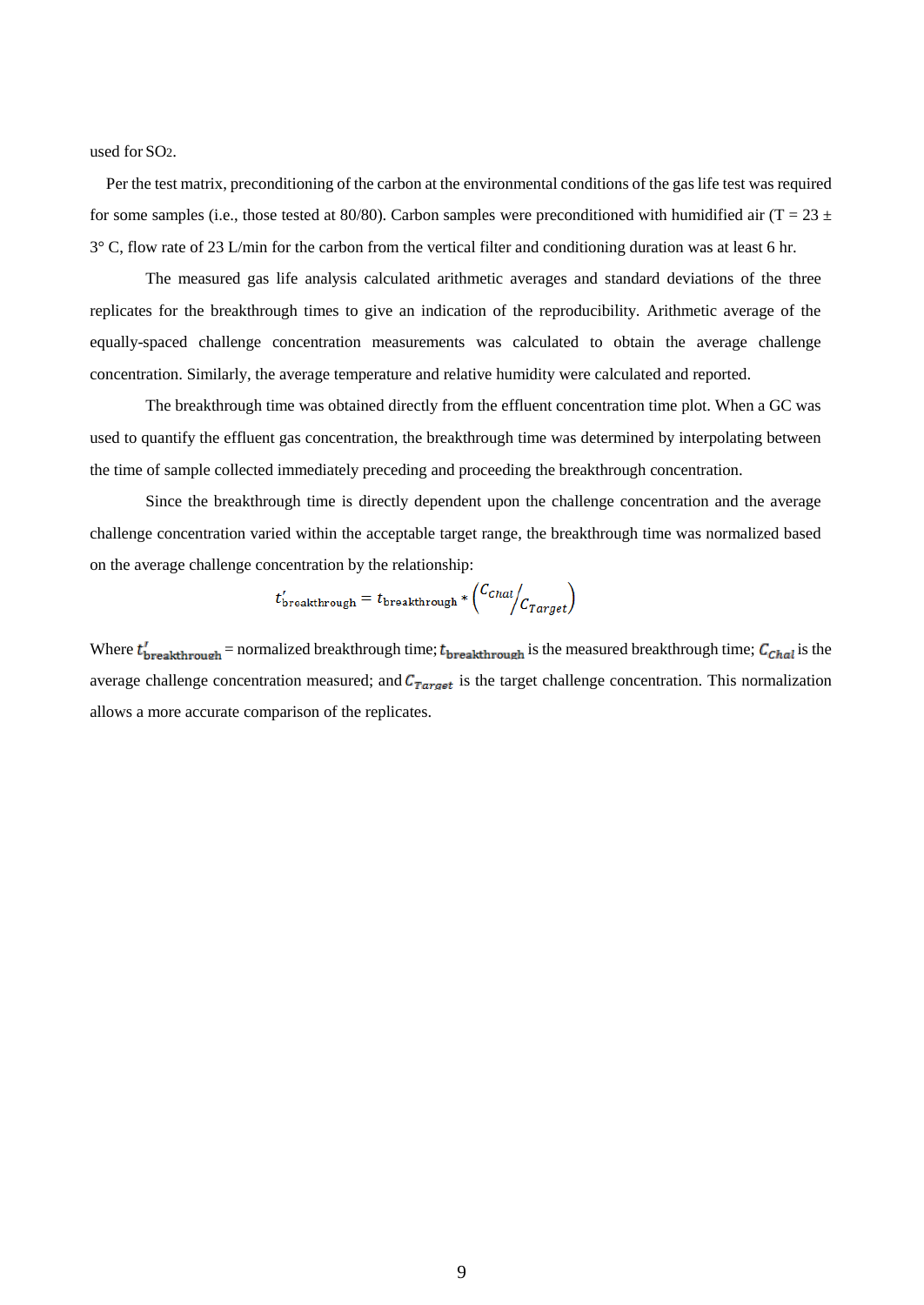#### **3.0 RESULTS**

<span id="page-13-0"></span>The measured average delivered airflow rate, airflow resistance, and aerosol filtration efficiency are:

- $Q = 980 \text{ m}^3/\text{hr}$  (580 CFM)
- $AP = 11$  iwg
- $\cdot \quad \eta = 99.7 \%$

The measured aerosol filtration efficiency is less than that required of a HEPA filter but it should be noted that careful inspection of the filter uncovered damage to the HEPA filtration medium. The damage, evident only with careful inspection, occurred prior to the system's delivery to Battelle. The initial filtration efficiency measurement was made prior to removing the HEPA filter to access carbon for gas life testing.

The measured carbon gas life for all sixteen test conditions given in the test matrix of Table 1 are summarized in Table 2 along with the average measured test conditions.

- A few comments regarding the measured gas lives are appropriate to fully describe the results.
- Several gas and test conditions resulted in the test being stopped before breakthrough was detected.
	- o In all cases, those results are represented with the ">" prefix. For these the average and standard deviation were not calculated. Rather, the minimum measured gas life of the three replicates is reported.
	- o Some of those tests were operated as long as could safely be operated within a normal working day. Hence, the reported ">" value sometimes exceeds 360 min.
- There were cases when the measured gas life exceeded 360 min because those tests were able to run longer to completion before having to stop for safety purposes.
- The measured gas life for phosphine is correctly reported for the 80/80 % RH condition. In all three replicates, phosphine was detected downstream of the carbon bed immediately after the start of challenge phosphine gas. In the first two trials, it was temporarily  $\left($ <10 min) above the breakthrough criterion of 0.4 mg/nr on the initial effluent sample analysis and then continued to drift below the 0.4 mg/nr criterion, but then gradually increased to above the breakthrough criterion. In those instances, the reported gas life is when the effluent exceeded breakthrough concentration during the gradual increase in effluent concentration. Otherwise, those two tests would have a breakthrough time of <3 min. In the third trial, phosphine was detected immediately; however, it was below  $(-0.2 \text{ mg/m}^3)$  the breakthrough concentration. The effluent concentration gradually decreased to approximately 0.06 mg/m<sup>3</sup> after 60 min, then very gradually increased to the breakthrough concentration at 139 min. This behavior of gradual decrease at the onset of testing and then gradual increase in effluent concentration had a relatively large effect on reported gas life.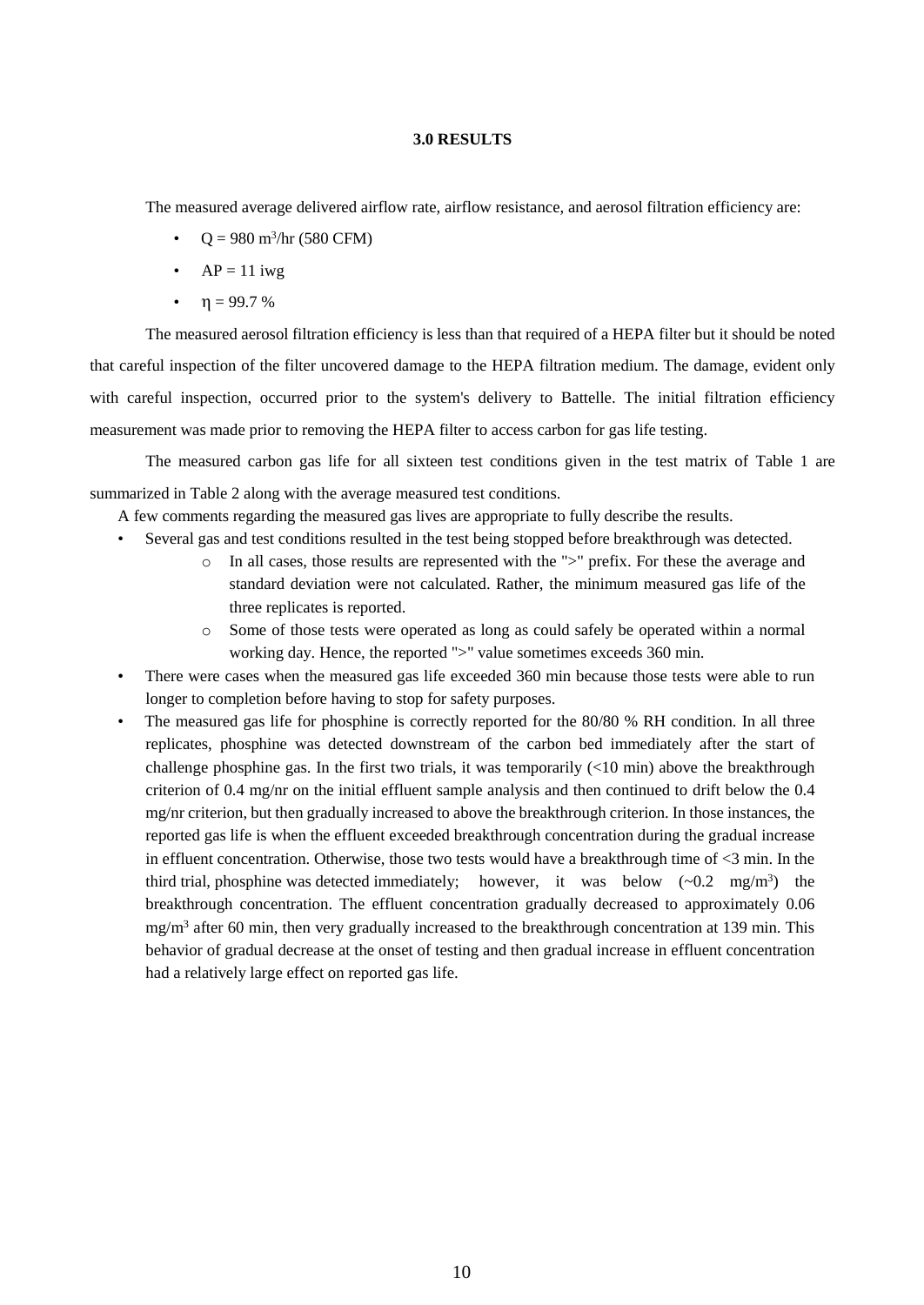| <b>Chemical</b>   | <b>Target [Chal]</b><br>(mg/m <sup>3</sup> ) | <b>Target</b><br>$RH(\overline{?})$ | Sample ID                    | Avg T<br>$({}^{\circ}C)$ | Avg RH<br>( %) | Avg<br>[Chal]<br>(mg/m <sup>3</sup> ) | $_{\text{tb}^1}$<br>(min) | Avg $t_b^{1,2}$<br>(min) |
|-------------------|----------------------------------------------|-------------------------------------|------------------------------|--------------------------|----------------|---------------------------------------|---------------------------|--------------------------|
|                   |                                              |                                     | V-NH3-15-T01                 | 21                       | 18             | 1,900                                 | 38                        |                          |
|                   |                                              | AR/15                               | V-NH3-I5-T02                 | 22                       | 16             | 1,900                                 | 35                        | $36 \pm 2$               |
|                   |                                              |                                     | V-NH3-15-T03                 | 22                       | 16             | 1,900                                 | 35                        |                          |
| Ammonia           | $1,750 \pm 175$                              |                                     | V-NH3-80-T01                 | 23                       | 78             | 1.900                                 | 31                        |                          |
|                   |                                              | 80/80                               | V-NH3-80-T02                 | 21                       | 79             | 1,700                                 | 30                        | $31 \pm 1$               |
|                   |                                              |                                     | V-NH3-80-T03                 | 22                       | 81             | 1,800                                 | 32                        |                          |
|                   |                                              |                                     | V-CL2-15-T01                 | 25                       | 17             | 2,100                                 | 170                       |                          |
| Chlorine          | $2,000 \pm 200$                              | AR/15                               | V-CL2-15-T02                 | 26                       | 14             | 2,100                                 | 169                       | $171 \pm 2$              |
|                   |                                              |                                     |                              |                          |                |                                       |                           |                          |
|                   |                                              |                                     | V-CL2-15-T03                 | 26                       | 16             | 2,100                                 | 174                       |                          |
|                   |                                              |                                     | $V$ -CK-15-T0I               | 24                       | 17             | 730                                   | >374                      |                          |
|                   |                                              | AR/15                               | V-CK-15-T02                  | 24                       | 13             | 760                                   | >361                      | >361                     |
| Cyanogen          | $750 \pm 75$                                 |                                     | V-CK-15-T03                  | 24                       | 13             | 760                                   | >361                      |                          |
| Chloride          |                                              |                                     | V-CK-80-T01                  | 25                       | 78             | 740                                   | >369                      |                          |
|                   |                                              | 80/80                               | V-CK-80-T02                  | 24                       | 79             | 750                                   | >391                      | >369                     |
|                   |                                              |                                     | V-CK-80-T03                  | 24                       | 79             | 750                                   | >391                      |                          |
|                   |                                              |                                     | V-CYC-15-T01                 | 22                       | 17             | 8.600                                 | 66                        |                          |
|                   |                                              | AR/15                               | V-CYC-15-T02                 | 22                       | 17             | 8,700                                 | 64                        | $67 \pm 3$               |
|                   |                                              |                                     | V-CYC-15-T03                 | 22                       | 17             | 8,700                                 | 70                        |                          |
| Cyclohexane       | $8,930 \pm 900$                              |                                     | V-CYC-80-T01                 | 23                       | 81             | 8,500                                 | $\leq$ 3                  |                          |
|                   |                                              | 80/80                               | V-CYC-80-T02                 | 23                       | 81             | 7,800                                 | $\leq$ 3                  | $\leq$ 3                 |
|                   |                                              |                                     | V-CYC-80-T03                 | 23                       | 80             | 8,400                                 | $\leq$ 3                  |                          |
|                   |                                              |                                     | V-HC1-15-T01                 | 25                       | 15             | 2,000                                 | 431                       |                          |
| Hydrogen          |                                              |                                     |                              |                          |                |                                       |                           |                          |
| Chloride          | $2,000 \pm 200$                              | AR/15                               | V-HC1-15-T02                 | 25                       | 15             | 2,000                                 | 420                       | >420                     |
|                   |                                              |                                     | V-HC1-15-T03                 | 25                       | 15             | 2,000                                 | >480                      |                          |
|                   |                                              |                                     | $V-AC-15-T0I$                | 24                       | 14             | 990                                   | 226                       |                          |
|                   |                                              | AR/15                               | V-AC-15-T02                  | 23                       | 16             | 1,100                                 | 251                       | $235 \pm 14$             |
| Hydrogen          | $1,040 \pm 100$                              |                                     | $V-AC-15-T03$                | 23                       | 16             | 1,100                                 | 229                       |                          |
| Cyanide           |                                              |                                     | V-AC-80-T01                  | 25                       | 76             | 1,000                                 | 210                       |                          |
|                   |                                              | 80/80                               | V-AC-80-T02                  | 25                       | 76             | 1,000                                 | 225                       | $219 \pm 8$              |
|                   |                                              |                                     | V-AC-80-T03                  | 24                       | 80             | 1,000                                 | 221                       |                          |
|                   |                                              |                                     | V-H2S-15-T01                 | 24                       | 16             | 1,400                                 | >396                      |                          |
|                   |                                              | AR/15                               | V-H2S-15-T02                 | 24                       | 15             | 1,400                                 | >390                      | >378                     |
| Hydrogen          |                                              |                                     | V-H2S-15-T03                 | 24                       | 14             | 1,400                                 | >378                      |                          |
| Sulfide           | $1,390 \pm 140$                              |                                     | V-H2S-80-T01                 | 24                       | 79             | 1,400                                 | >360                      |                          |
|                   |                                              | 80/80                               | V-H2S-80-T02                 | 24                       | 80             | 1,400                                 | 333                       | >333                     |
|                   |                                              |                                     | V-H2S-80-T03                 | 24                       | 81             | 1,400                                 | 379                       |                          |
|                   |                                              |                                     | V-PH3-I5-T01                 | 22                       | 16             | 420                                   | 360                       |                          |
|                   |                                              | AR/15                               | V-PH3-15-T02                 | 22                       | 16             | 420                                   | 377                       | $402 \pm 59$             |
|                   | $420 \pm 42$                                 |                                     | V-PH3-15-T03                 | 22                       | 16             | 450                                   | 469                       |                          |
| Phosphine         |                                              | 80/80                               | V-PH3-80-T01                 | 22                       | 83             | 430                                   | 93                        | $119 \pm 23$             |
|                   |                                              |                                     | V-PH3-80-T02                 | 22                       | 82             | 460                                   | 125                       |                          |
|                   |                                              |                                     | V-PH3-80-T03<br>V-SO2-15-T01 | 22<br>21                 | 80<br>17       | 410<br>3.500                          | 139<br>67                 |                          |
|                   |                                              | AR/15                               | V-SO2-15-T02                 | 23                       | 17             | 3,600                                 | 69                        | $67 \pm 2$               |
|                   |                                              |                                     | V-SO2-15-T03                 | 23                       | 17             | 3,700                                 | 64                        |                          |
| Sulfur<br>Dioxide | $3930 \pm 390$                               |                                     | V-S02-80-T01                 | 22                       | 80             | 3,600                                 | 82                        |                          |
|                   |                                              | 80/80                               | V-S02-80-T02                 | 23                       | 80             | 3,600                                 | 95                        | $90 \pm 7$               |
|                   |                                              |                                     |                              |                          |                |                                       |                           |                          |
|                   |                                              |                                     | V-S02-80-T03                 | 23                       | 81             | 3,600                                 | 92                        |                          |

# **Table 2. Measured Individual and Average Gas Life and Average Test Conditions for the Carbon Recovered from the Vertical Filtration System**

<sup>1</sup> Breakthrough time normalized to the target challenge concentration.

<sup>2</sup> Average of three trials at specific condition;  $\pm$  indicates value of one standard deviation.